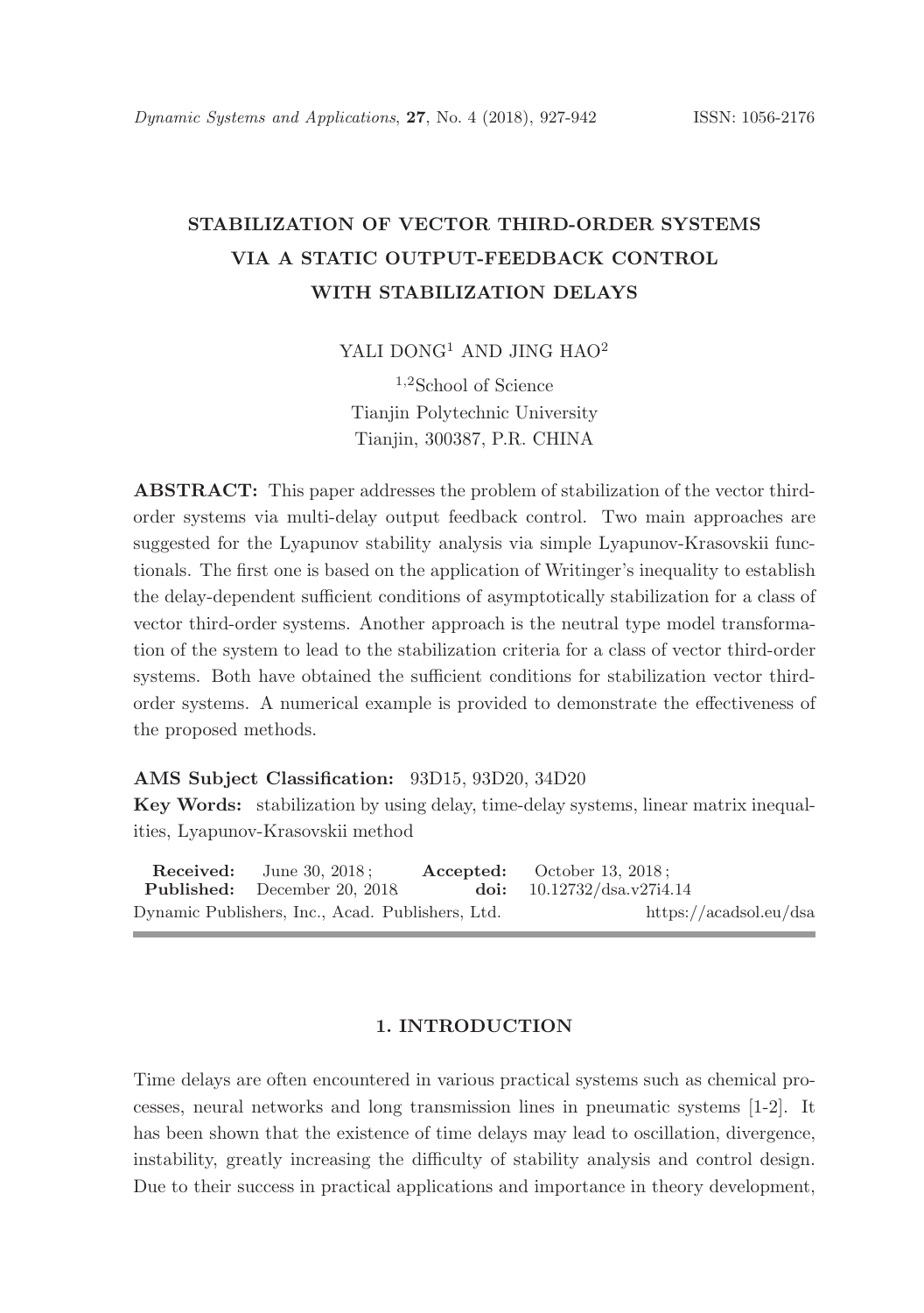time-delay systems received more and more attention during the past decades. Refs. [1,5,8,10,12] investigated the problem of stability for systems with time delay. Several papers address the problem of control design and the stabilization for systems with time-delays  $[3,4,6,7,9,11]$ . For some systems, the presence of delay has a stabilizing effect [3-5]. The Lyapunov-Krasovskii functional method was used to study the problems of stability and stabilization for some important classes of systems in recent years. Zhang et al. [8] considered the robust stability for a class of linear systems with interval time-varying delay and nonlinear perturbations. In [9], the exponential stabilization and  $L_2$ -gain for uncertain switched nonlinear systems with interval time-varying delay were investigated. In [10], the problem of robust exponential stability for neutral systems with interval time-varying delays and nonlinear perturbations was investigated. Based on Lyapunov stability theory, some new exponential delay-dependent stability conditions were derived. Borne et al. [11] proposed a model transformation-based method for stabilization by using constant artificial delay of the scalar second-order system that models inverted pendulum, and the stability conditions were given regarding inequalities on the system coefficients.

It is also well known that static output feedback controllers have advantages over observer-based controllers in the presence of uncertainties in the system matrices and/or uncertain input/output delays, where the observer-based design becomes complicated. Some important classes of systems can not be stabilized by a static output-feedback, such as inverted pendulums, oscillactors, double integrators, three integrators. However, these systems can be stabilized by inserting artificial multiple delays in the feedback. Fridman et al. [5] gave an example to show that the system which cannot be stabilized by static output feedback control, can be stabilized by static output feedback control with time delay. In [6], the static output feedback sliding mode control was studied via an artificial stabilizing delay. In [7], the idea of using artificial delay was applied for delay-induced consensus in multi-agent systems.

In this paper, the problem of delay-dependent asymptotical stabilization for a class of vector third-order systems is investigated by a static output-feedback control with time delays. Based on Lyapunov-Krasovskii functional method and linear matrix inequality technique (LMI), novel sufficient conditions, which guarantee that the class of vector third-order systems are asymptotically stabilizable, are established and expressed in terms of linear matrix inequality (LMI). The controllers gains may be found from the gains of the corresponding state feedback controllers. A numerical example is given to show the effectiveness of the proposed method.

This paper is organized as follows. In Section 2, the system description and some preliminaries are given. By Wirtinger's inequality-based approach, the delayinduced stability conditions are given in Section 3. Using Model transformation-based approach, the delay-induced stability conditions are established in Section 4. Section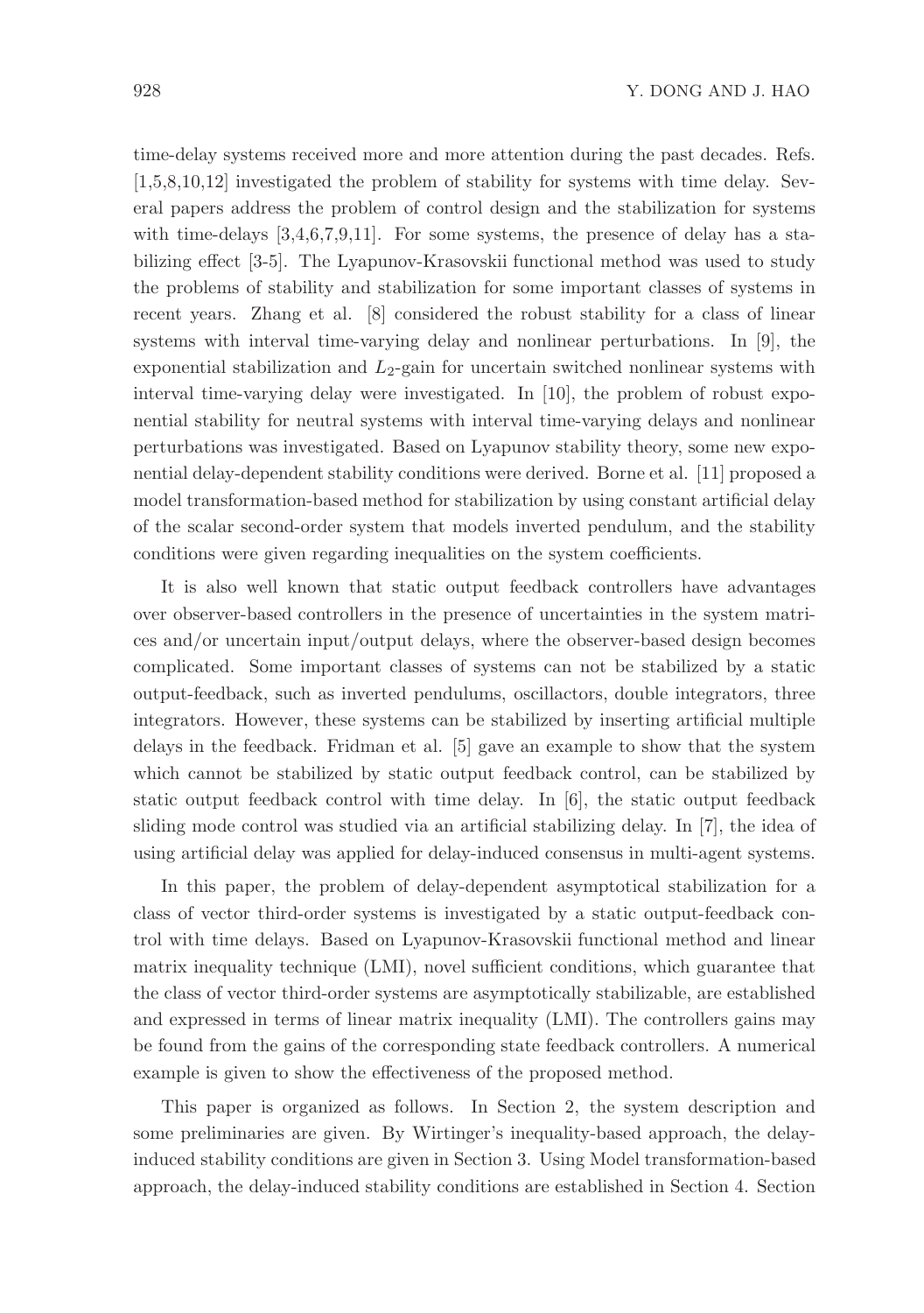5 gives an example to show the performances of our method. Finally, Section 6 concludes the paper.

#### 2. PROBLEM FORMULATION AND PRELIMINARIES

Consider the following vector third-order system

$$
\dddot{y} = A_1 y(t) + A_2 \dot{y}(t) + A_3 \ddot{y}(t) + B u(t - h_1), \tag{1}
$$

where  $y(t) \in R^n$  is the measurement,  $u(t) \in R^k$   $(k \leq n)$  is the control input,  $A_1, A_2, A_3 \in R^{n \times n}$  are system matrices,  $h_1 \geq 0$  is the input delay.

For system (1), we consider the following static output-feedback controller

$$
u(t) = K_1 y(t) + K_2 y(t - h) + K_3 y(t - \bar{h}),
$$
\n(2)

where  $K_1, K_2, K_3 \in R^{n \times n}$  are controller gains.  $h > 0$  and  $\bar{h} > 0$  are stabilizing delays respectively. Let  $h_2 = h_1 + h > 0, h_3 = h_1 + \bar{h} > 0.$ 

Denoting  $x(t) = (x_1^T(t), x_2^T(t), x_3^T(t))^T$ ,  $x_1(t) = y(t)$ ,  $x_2(t) = \dot{y}(t)$ ,  $x_3(t) = \ddot{y}(t)$ , we present the closed-loop system  $(1)$ ,  $(2)$  as

$$
\dot{x}(t) = \begin{bmatrix} 0 & I_n & 0 \\ 0 & 0 & I_n \\ A_1 & A_2 & A_3 \end{bmatrix} x(t) + \sum_{i=1}^3 \begin{bmatrix} 0 \\ 0 \\ B \end{bmatrix} K_i x_1(t - h_i). \tag{3}
$$

For the delay  $h_1$ , we will consider two case:

**Case 1:**  $h_1$  is constant and known;

**Case 2:**  $h_1 = h_1(t)$  is piecewise-continuous in time and bounded  $h_1(t) \in [0, h_1_M]$ ,  $h_2(t) = h + h_1(t) \in [h, h + h_1M], h_3(t) = \bar{h} + h_1(t) \in [\bar{h}, \bar{h} + h_1M],$  where  $h_{1M}$  is known. Let

$$
\bar{A} = \begin{bmatrix} 0 & I_n & 0 \\ 0 & 0 & I_n \\ A_1 & A_2 & A_3 \end{bmatrix}, Y = \begin{bmatrix} 0 \\ 0 \\ B \end{bmatrix}.
$$

Throughout the paper we given the following assumption.

**Assumption 1.** The pair  $(\bar{A}, Y)$  is stabilizable.

In Case 1, under Assumption 1, there exist  $k \times n$  gains  $\bar{K}_1$ ,  $h_2 \bar{K}_2$  and  $\frac{h_3^2}{2} \bar{K}_3$  such that the following matrix is Hurwitz:

$$
\bar{D}_1 = \bar{D}_1(h_2, h_3) = \bar{A} + Y \left[ \begin{array}{cc} \bar{K}_1 & h_2 \bar{K}_2 & \frac{h_3^2}{2} \bar{K}_3 \end{array} \right]. \tag{4}
$$

Assuming  $h_1 = O(h_2^2) = O(h_3^3)$  and noticing

$$
x_1(t) = x_1(t - h_1) + O(h_1),
$$
  
\n
$$
h_2x_2(t) = x_1(t - h_1) - x_1(t - h_2) + O(h_2^2),
$$
  
\n
$$
\frac{h_3^2}{2}x_3(t) = \frac{h_3 - h_2}{h_2}x_1(t - h_1) + x_1(t - h_3) - \frac{h_3}{h_2}x_1(t - h_2) + O(h_3^3),
$$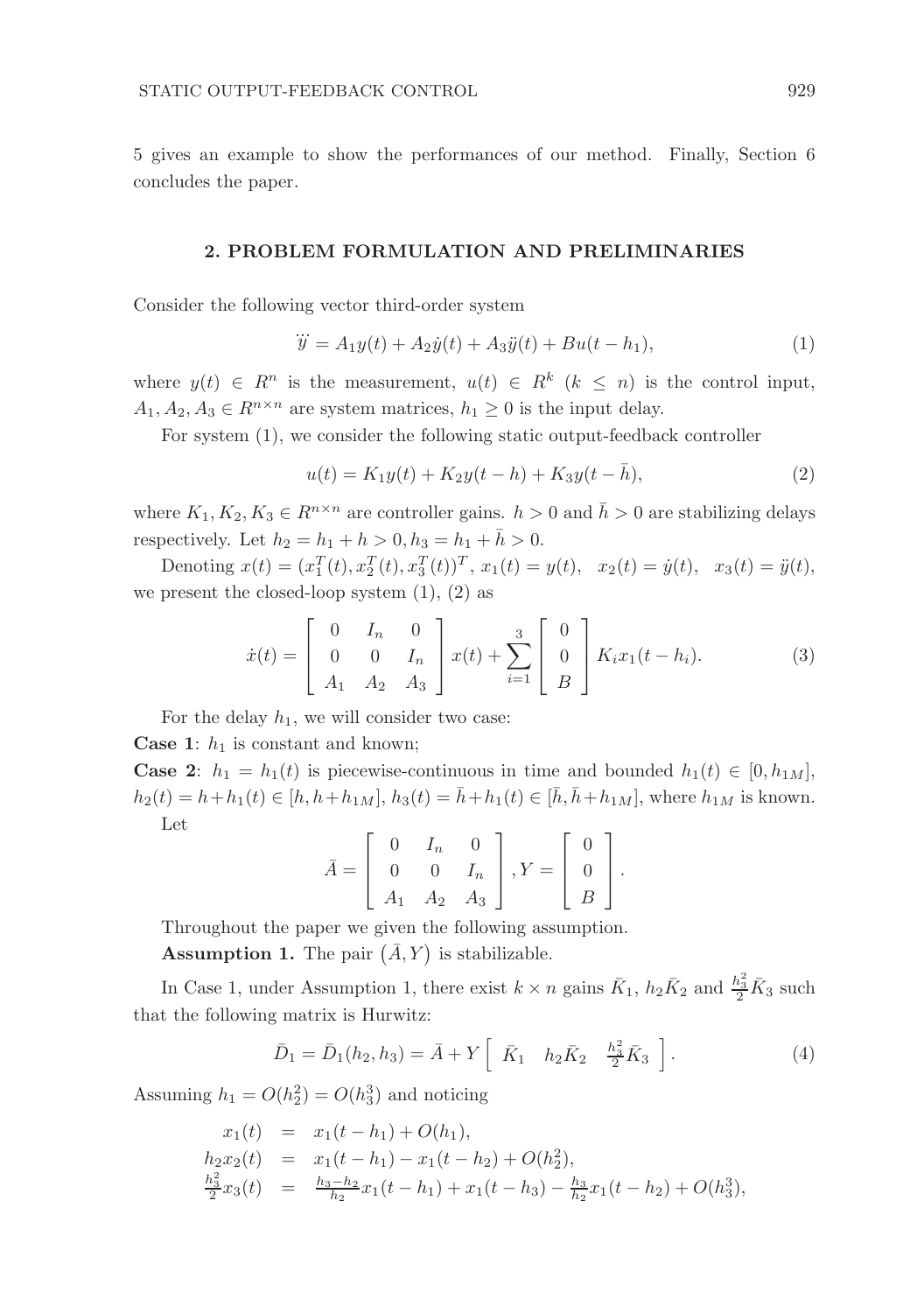the system  $\dot{x}(t) = \bar{D}_1 x(t)$  can be written as

$$
\dot{x}(t) = \bar{A}x(t) + \sum_{i=1}^{3} YK_i x_1(t - h_i) + O(h_3^3),
$$

where

$$
K_1 = \bar{K}_1 + \bar{K}_2 + \frac{h_3 - h_2}{h_2} \bar{K}_3, \quad K_2 = -\bar{K}_2 - \frac{h_3}{h_2} \bar{K}_3, \quad K_3 = \bar{K}_3.
$$
 (5)

Hence, under Assuption 1, the system (3) is as asymptotically stable for small enough  $h_2$  and  $h_3$ .

From (5), we have  $\bar{K}_3 = K_3$ ,  $\bar{K}_1 = K_1 + K_2 + K_3$ ,  $\bar{K}_2 = -K_2 - \frac{h_3}{h_2} K_3$ . Substituting the latter into  $\bar{D}_1$ , we get the following Hurwitz matrix

$$
\bar{D}_1 = \bar{D}_1(h_2, h_3) = \begin{bmatrix} 0 & I_n & 0 \\ 0 & 0 & I_n \\ A_1 + B \sum_{i=1}^3 K_i & \Upsilon & A_3 + \frac{h_3^2}{2} B K_3 \end{bmatrix},
$$
(6)

where  $\Upsilon = A_2 - h_2 B K_2 - h_3 B K_3$ .

In this paper, for Case 1 given  $K_i, h_i (i = 1, 2, 3)$ , we assume that  $\overline{D}_1$  defined by (6) is Hurwitz. In Case 2,  $K_1, K_2$  and  $K_3$  may be found from (5), where  $\bar{K}_1, \bar{K}_2$  and  $\bar{K}_3$  are such that matrix  $\bar{D}_1$  defined by (4) is Hurwitz. In both cases, we will derive sufficient stability conditions for the system (3).

We present below some useful lemmas.

**Lemma 1** [12]. Let  $z(t)$  :  $(a, b) \to R^n$  be absolutely continuous with  $\dot{z} \in L_2(a, b)$ and  $z(a) = 0$  or  $z(b) = 0$ . Then for any  $n \times n$  matrix  $W > 0$  the following inequality holds:

$$
\int_{a}^{b} z^{T}(\xi)Wz(\xi)d\xi \le \frac{4(b-a)^{2}}{\pi^{2}} \int_{a}^{b} \dot{z}^{T}(\xi)W\dot{z}(\xi)d\xi.
$$
 (7)

**Lemma 2** [13]. Suppose that  $x(t) \in R^n$  and  $\eta \in R$ . For any positive definite matrix  $P$  the following inequalities hold:

$$
-\eta \int_{t-\eta}^{t} x^{T}(s)Px(s)ds \le -\left(\int_{t-\eta}^{t} x^{T}(s)ds\right)P\left(\int_{t-\eta}^{t} x(s)ds\right),
$$
  

$$
-\frac{\eta^{2}}{2} \int_{-\eta}^{0} \int_{t+\beta}^{\beta} x^{T}(s)Px(s)dsd\beta \le -\left(\int_{-\eta}^{0} \int_{t+\beta}^{\beta} x^{T}(s)dsd\beta\right)P
$$
  

$$
\times \left(\int_{-\eta}^{0} \int_{t+\beta}^{\beta} x(s)dsd\beta\right),
$$
  

$$
-\frac{\eta^{3}}{6} \int_{-\eta}^{0} \int_{\beta}^{t} \int_{t+\lambda}^{t} x^{T}(s)Px(s)dsd\beta d\lambda \le -\vartheta^{T}P\vartheta,
$$

where  $\vartheta = \int_{-\eta}^{0} \int_{\beta}^{0} \int_{t+\lambda}^{t} x(s) ds d\beta d\lambda$ .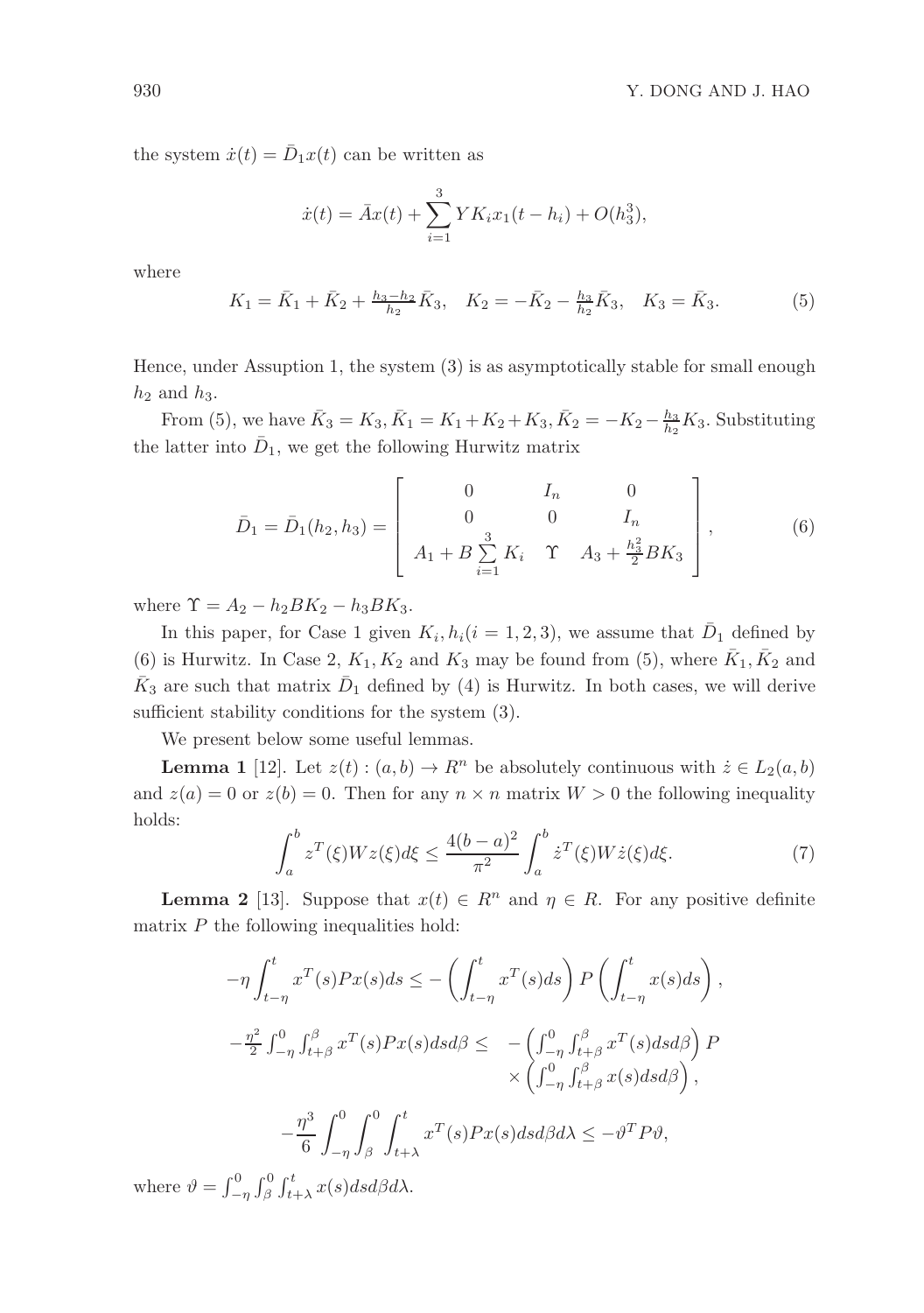**Lemma 3** [14]. Denote  $G = \int_b^a f(s)x(s)ds$ , where  $a \leq b, f : [a, b] \rightarrow [0, +\infty), x(s) \in$  $R^n$  and the integration concerned is well defined. Then for any  $n \times n$  matrix  $R > 0$ the following inequality holds:

$$
G^{T}RG \leq \int_{a}^{b} f(\theta)d\theta \int_{a}^{b} f(s)x^{T}(s)Rx(s)ds.
$$
 (8)

Lemma 4 [15]. Consider the integral equation

$$
z(t) = \sum_{i=0}^{m} \int_{-h_i}^{0} F_i(s)z(t+s)ds,
$$
\n(9)

where  $z(t) \in R^n, F_i(s) \in R^{n \times n}$  is integrable. If there exists a continuous functional  $V(\varphi)$  such that  $V(z_t)$  is differentiable in  $t \geq 0$  and the following conditions hold

$$
\alpha_1 \sum_{i=1}^m \int_{-h_i}^0 |\varphi(s)|^2 ds \le V(\varphi) \le \alpha_2 \sum_{i=1}^m \int_{-h_i}^0 |\varphi(s)|^2 ds, \tag{10}
$$

$$
\dot{V}(z_t) \le -\beta \sum_{i=1}^m \int_{-h_i}^0 |z(t+s)|^2 ds, \tag{11}
$$

with some positive constants  $\alpha_1 \leq \alpha_2$  and  $\beta$ , then (9) is exponentially stable.

# 3. STABILITY ANALYSIS VIA WIRTINGER'S INEQUALITY

In this section we consider (3) in Case 2. We have

$$
x_1(t - h_2) = x_1(t) - h_2 x_2(t) + \delta_2(t),
$$
  
\n
$$
\delta_2(t) = \int_{t - h_2}^t [x_2(t) - x_2(s)] ds.
$$
\n(12)

Since  $\dot{x}_1(t) = x_2(t)$ , the term  $x_1(t - h_1)$  can be presented as

$$
x_1(t - h_1) = x_1(t) + \delta_1(t),
$$
  
\n
$$
\delta_1(t) = -\int_{t - h_1}^t x_2(s)ds,
$$
\n(13)

and

$$
x_1(t - h_3) = x_1(t) - h_3x_2(t) + \frac{h_3^2}{2}x_3(t) + \delta_3(t),
$$
  
\n
$$
\delta_3(t) = -\frac{h_3^2}{2}x_3(t) + h_3x_2(t) - [x_1(t) - x_1(t - h_3)].
$$
\n(14)

Substituting (12), (13) and (14) into (3), the following system can be obtained:

$$
\dot{x}(t) = \bar{D}_1(h_2, h_3)x(t) + \sum_{i=1}^3 Y K_i \delta_i(t).
$$
\n(15)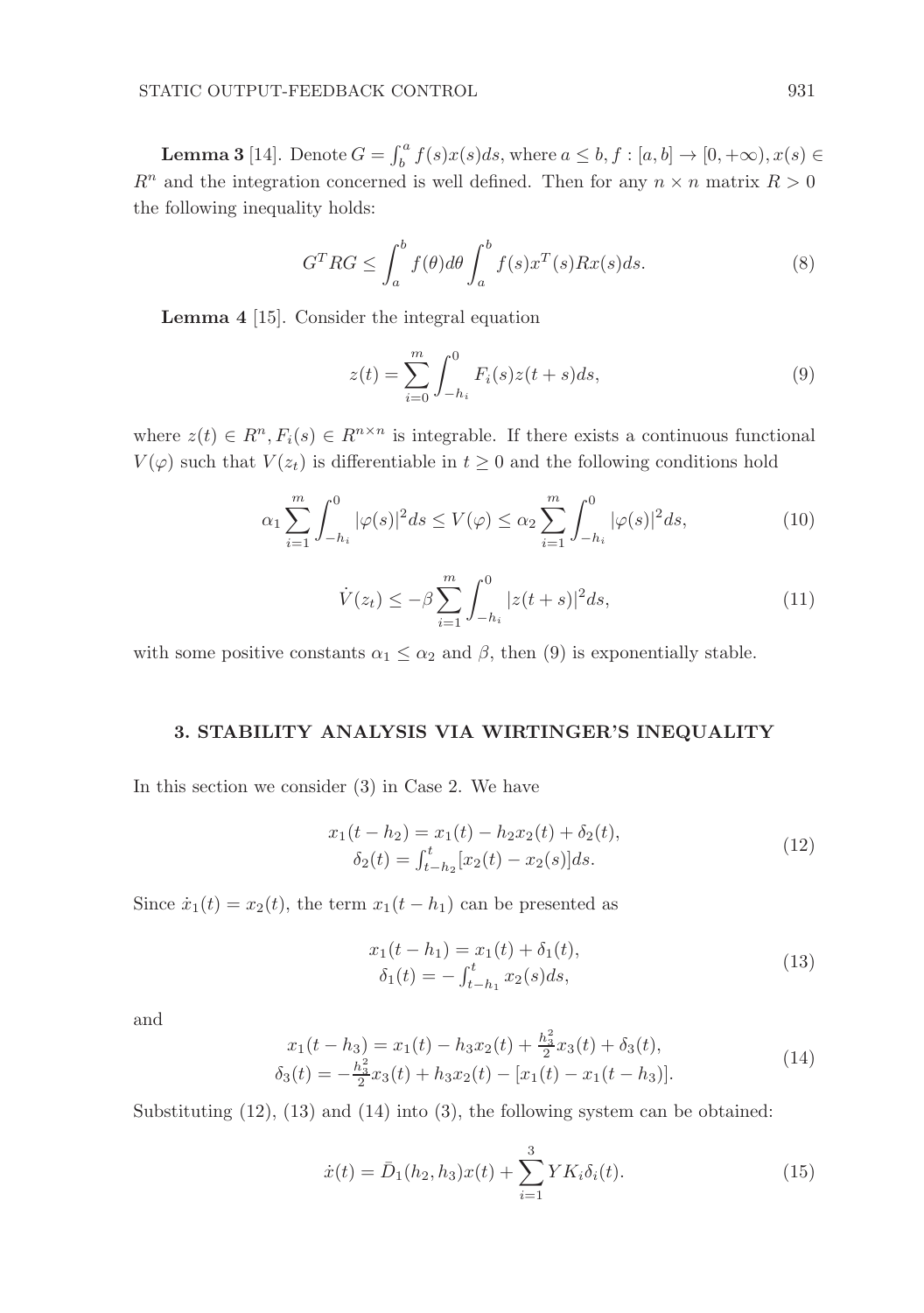,

**Theorem 1.** *For given*  $K_i \in R^{k \times n}$   $(i = 1, 2, 3)$ ,  $h_{1M} \geq 0$  and  $h > 0$ ,  $\overline{h} > 0$ , if there *exist positive definite*  $k \times k$ *-matrices*  $W, R, N$  *and*  $3n \times 3n$ *-matrix*  $P > 0$  *such that the following LMIs hold:*

$$
\Xi(h,\bar{h})<0, \ \Xi(h,h_{3M})<0, \ \Xi(h_{2M},\bar{h})<0, \ \Xi(h_{2M},h_{3M})<0,\tag{16}
$$

*where*  $h_{2M} = h + h_{1M}$ ,  $h_{3M} = \bar{h} + h_{1M}$ , and

$$
\Xi(h_2, h_3) = \begin{bmatrix} X & PY & PY & PY + D^T NZ & D^T N \\ * & -R & 0 & -Y^T NZ & Y^T N \\ * & * & -\frac{\pi^2}{4} W & -Y^T NZ & Y^T N \\ * & * & * & -2Z^T NY & Z^T N + Y^T N \\ * & * & * & * & * & -2N \end{bmatrix}
$$

$$
X = \overline{D}_1(h_2, h_3)^T P + P \overline{D}_1(h_2, h_3)
$$

$$
+ diag\{0, h_{1M}^2 K_1^T RK_1, h_{2M}^4 K_2^T WK_2\},
$$

$$
Y = (0 \ 0 \ B^T)^T, \ Z = (0 \ 0 \ I_n)^T,
$$

and the matrix  $\bar{D}_1(h_2, h_3)$  is given by (6), then the system (3) is asymptotically stable *for all*  $h_1(t) \in [0, h_{1M}], h_2(t) \in [h, h_{2M}], h_3(t) \in [\bar{h}, h_{3M}].$ 

*In case of constant*  $h_1 \equiv h_{1M}$ , *the system (3) is asymptotically stable if*  $\Xi(h_{2M}, h_{3M})$  $< 0.$ 

Proof. The Lyapunov-Krasovskii functional is constructed as follows:

$$
V(x(t)) = V_1(x(t)) + V_2(x(t)) + V_3(x(t)),
$$
\n(17)

where

$$
V_1(x(t)) = x^T(t)Px(t), \quad P > 0,
$$
  
\n
$$
V_2(x(t)) = h_{1M} \int_{t-h_{1M}}^t (s - t + h_{1M})x_2^T(s)\hat{R}x_2(s)ds, \quad \hat{R} = K_1^T R K_1,
$$
  
\n
$$
V_3(x(t)) = h_{2M}^3 \int_{t-h_{2M}}^t (s - t + h_{2M})x_3^T(s)\hat{W}x_3(s)ds, \hat{W} = K_2^T W K_2.
$$

Time derivatives of  $V_i(x(t))$ ,  $i = 1, 2, 3$ , along the trajectories of (15) are as follows:

$$
\dot{V}_1(x(t)) = 2x^T(t)P[\bar{D}_1x(t) + \sum_{i=1}^3 YK_i\delta_i(t)],
$$
\n
$$
\dot{V}_2 \le h_{1M}^2 x_2^T(t)\hat{R}x_2(t) - h_{1M} \int_{t-h_1}^t x_2^T(s)\hat{R}x_2(s)ds,
$$
\n
$$
\dot{V}_3 \le h_{2M}^4 x_3^T(t)\hat{W}x_3(t) - h_{2M}^3 \int_{t-h_2}^t x_3^T(s)\hat{W}x_3(s)ds.
$$
\n(18)

Then by Lemma 2, we have

$$
\dot{V}_2 \le h_{1M}^2 x_2^T(t)\hat{R}x_2(t) - \delta_1^T(t)\hat{R}\delta_1(t). \tag{19}
$$

By Lemma 1, we get

$$
-h_{2M}^{3}\int_{t-h_2}^{t} x_{3}^{T}(s)\hat{W}x_{3}(s)ds
$$
  

$$
\leq -\frac{\pi^{2}}{4}h_{2M}\int_{t-h_2}^{t}[x_{2}(t)-x_{2}(s)]^{T}\hat{W}[x_{2}(t)-x_{2}(s)]ds.
$$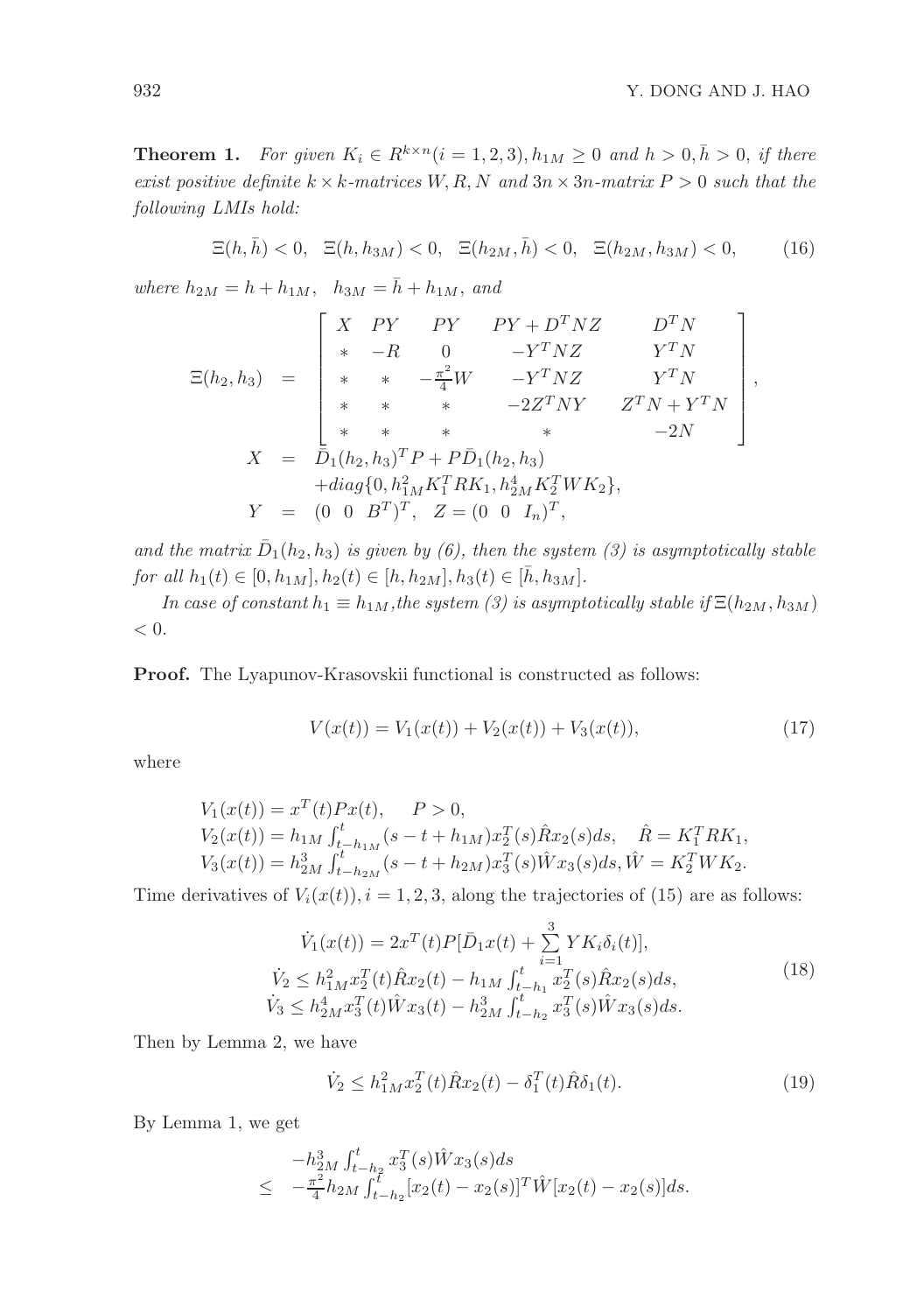Using  $\int_{t-h_2}^{t} [x_2(t) - x_2(s)]ds = \delta_2(t)$ , we have

$$
\dot{V}_3 \le h_{2M}^4 x_3^T(t) \hat{W} x_3(t) - \frac{\pi^2}{4} \delta_2^T(t) \hat{W} \delta_2(t).
$$
 (20)

Furthermore, for any matrix  $N > 0$  with appropriate dimension, the following equation holds:

$$
2(-K_3\delta_3(t)Z + \dot{x}(t))^T N[\bar{D}_1(h_2, h_3)x(t) + \sum_{i=1}^3 YK_i\delta_i(t) - \dot{x}(t)] = 0.
$$
 (21)

From (17)-(21), it follows that  $\dot{V}(x(t)) \leq \xi^{T}(t)\Xi(h_2,h_3)\xi(t)$ , where

$$
\xi(t) = \begin{pmatrix} x^T(t) & [K_1 \delta_1(t)]^T & [K_2 \delta_2(t)]^T & [K_3 \delta_3(t)]^T & \dot{x}^T(t) \end{pmatrix}^T,
$$
  

$$
\Xi(h_2, h_3) = \begin{bmatrix} X & PY & PY & PY + D^T N Z & D^T N \\ * & -R & 0 & -Y^T N Z & Y^T N \\ * & * & -\frac{\pi^2}{4} W & -Y^T N Z & Y^T N \\ * & * & * & -2Z^T N Y & Z^T N + Y^T N \\ * & * & * & * & -2N \end{bmatrix}.
$$
 (22)

We conclude that  $\dot{V} \leq -l ||x(t)||^2$  for some  $l > 0$ , if  $\Xi(h_2, h_3) < 0$ . Since  $\bar{D}_1(h_2, h_3)$ is affine in  $h_2$  and  $h_3$ , the matrix  $\Xi(h_2, h_3)$  is affine in  $h_2$  and  $h_3$ . Therefore, the feasibility of the LMIs (16) yields the inequality  $\Xi(h_2, h_3) < 0$  for all  $h_2 = h_2(t) \in$  $[h, h_{2M}], h_3 = h_3(t) \in [\bar{h}, h_{3M}]$ . The latter inequality implies the asymptotic stability of  $(15)$  and thus of  $(3)$ .

For constant delay  $h_1 = h_{1M}$ ,  $h_2 = h_{2M}$  and  $h_3 = h_{3M}$  the result follows from (22). This completes the proof of the Theorem 1. □

#### 4. STABILITY ANALYSIS VIA MODEL TRANSFORMATION

In this section, we consider the case of constant and known delays.

# 4.1. NEUTRAL TYPE MODEL TRANSFORMATION OF THE SYSTEM

The ideal of the transformation that we use below is to represent the system (3) in the form of a neutral type system without delays in the right-hand side of the equation. The term with stabilizing delay  $x_1(t - h_2)$  can be presented as

$$
x_1(t - h_2) = x_1(t) - h_2 x_2(t) + \dot{G}_2(x_{2t}),
$$
\n(23)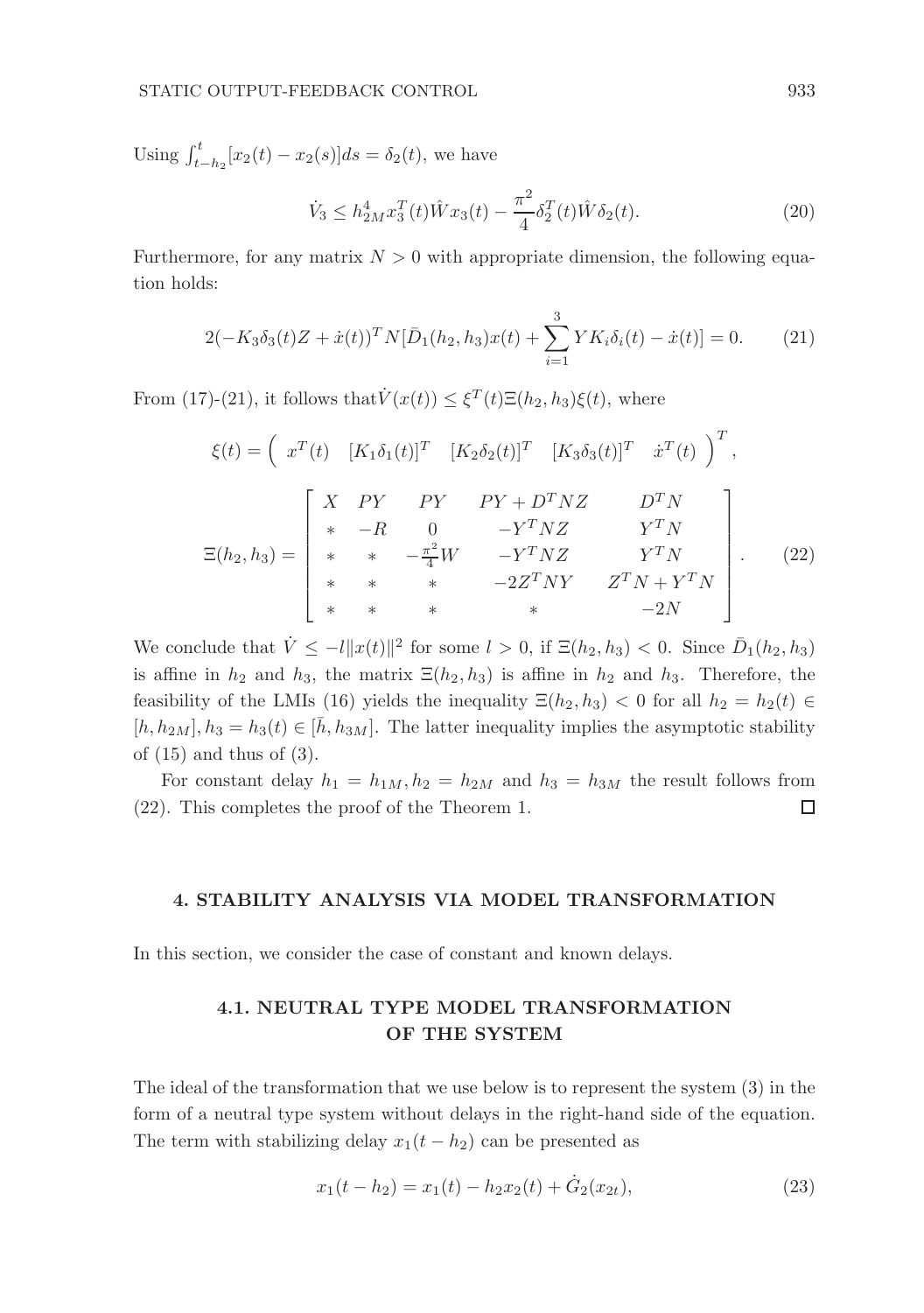where

$$
G_2(x_{2t}) = \int_{t-h_i}^t (s-t+h_i)x_2(s)ds.
$$
 (24)

Indeed, since  $\dot{x}_1(t) = x_2(t)$  we have

$$
\dot{G}_2(x_{2t}) = h_i x_2(t) - [x_1(t) - x_1(t - h_i)].
$$

The term  $x_1(t - h_1)$  can be presented either as

$$
x_1(t - h_1) = x_1(t) + \dot{G}_1(x_{1t}), \tag{25}
$$

where

$$
G_1(x_{1t}) = -\int_{t-h_1}^t x_1(s)ds.
$$
 (26)

And the term  $x_1(t-h_i)$  can be presented either as

$$
x_1(t - h_i) = x_1(t) - h_i x_2(t) + \frac{h_i^2}{2} x_3(t) + \dot{G}_i(x_{3t}),
$$
\n(27)

where  $i = 1, 2, 3$ , and

$$
G_i(x_{3t}) = -\int_0^{h_i} \int_{t-\theta}^t (s - t + \theta)x_3(s)ds d\theta.
$$
 (28)

Different ways of the presentation for  $x_1(t-h_1)$  and  $x_1(t-h_2)$  lead to different neutral type system and to different (complementary) stability conditions.

From  $(23)$ ,  $(25)$  and  $(27)$ , we represent the system  $(3)$  in the form of a neutral type system

$$
\dot{z}(t) = \bar{D}_1 x(t), \qquad x(t), z(t) \in R^{3n}, \tag{29}
$$

where  $\bar{D}_1 = \bar{D}_1(h_2, h_3)$  is given by (6) and  $x(t) = (x_1^T(t), x_2^T(t), x_3^T(t))^T$ ,

$$
z(t) = x(t) - \sum_{i=1}^{3} Y K_i G_i(x_{it}).
$$
\n(30)

Using  $G_1, G_2$  and  $G_3$  of (28) we represent the system (3) in the form

$$
\dot{z} = D_2 x(t), \qquad x(t), z(t) \in R^{3n}, \tag{31}
$$

where

$$
x(t) = (x_1^T(t), x_2^T(t), x_3(t))^T,
$$
  
\n
$$
z(t) = x(t) - \sum_{i=1}^3 YK_i G_i(x_{3t}),
$$
  
\n
$$
D_2 = \begin{bmatrix} 0 & I_n & 0 \\ 0 & 0 & I_n \\ A_1 + \sum_{i=1}^3 BK_i & A_2 - \sum_{i=1}^3 BK_i h_i & A_3 + \sum_{i=1}^3 \frac{h_i^2}{2} BK_i \end{bmatrix}.
$$
 (32)

Note that if the matrix  $D_1$  is Hurwitz, then for small enough  $h_1 = O(h_2^2)$ , the matrix  $D_2$  is Hurwitz too.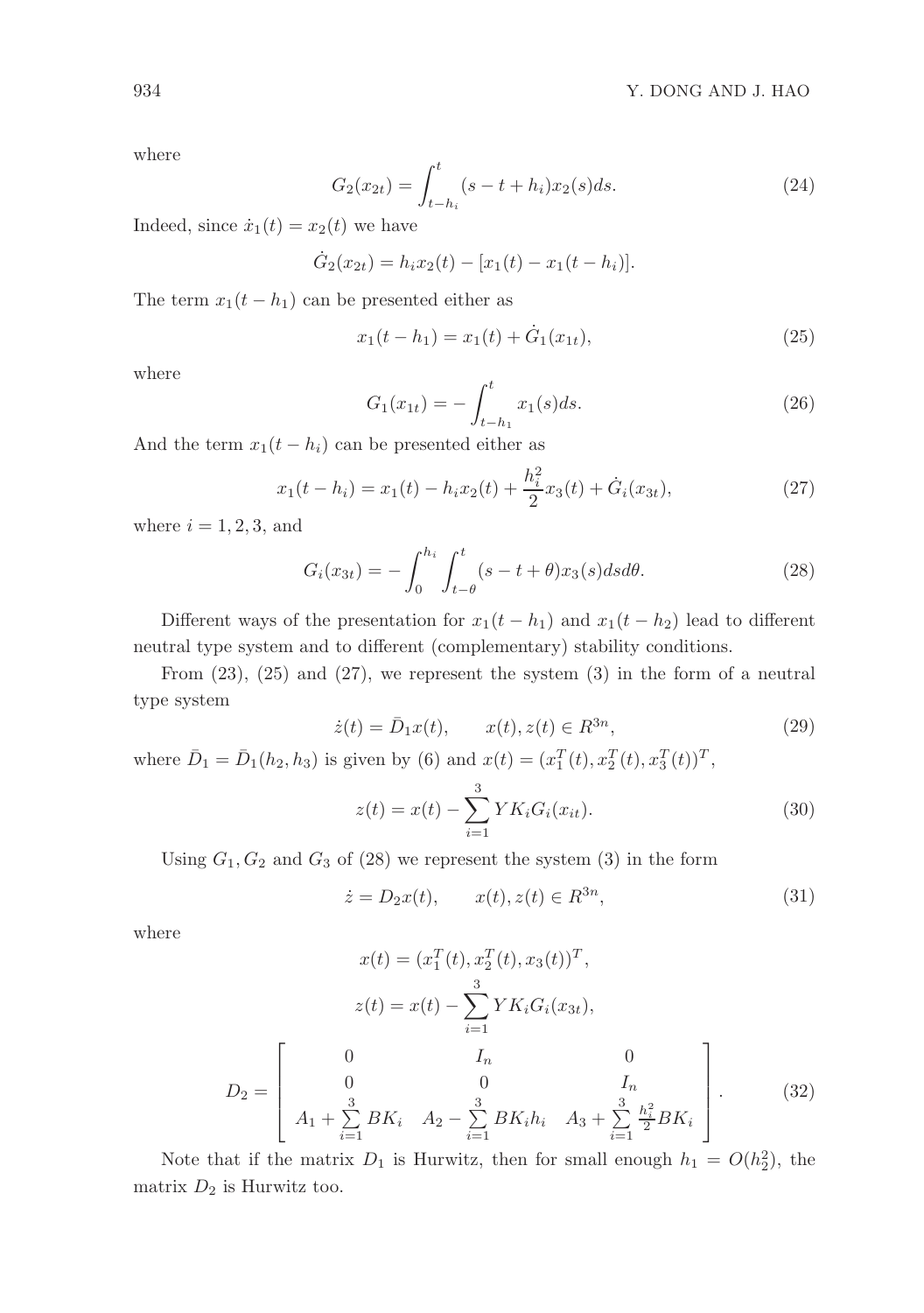#### 4.2. STABILITY OF THE INTEGRAL EQUATIONS

In order to use the Lyapunov-Krasorskii theorem for the stability of the neutral type systems, we first derive conditions for the exponential stability of the corresponding integral equations

$$
z(t) = 0.\t\t(33)
$$

We will start with (33), where  $z(t)$  is defined by (30), i.e. with the following system:

$$
x_1(t) = 0,
$$
  
\n
$$
x_2(t) = 0,
$$
  
\n
$$
x_3(t) - BK_1G_1(x_{1t}) - BK_2G_2(x_{2t}) - BK_3G_3(x_{3t}) = 0.
$$

It is clear that the latter system is exponentially stable if the equation  $x_3(t)$  =  $BK_3G_3(x_{3t})$  is exponentially stable, i.e. if the following integral equation

$$
x_3(t) = BK_3 G_3(x_{3t}) = -\int_0^{h_3} \int_{t-\theta}^t (s - t + \theta) BK_3 x_3(s) ds d\theta, \tag{34}
$$

is exponentially stable.

**Lemma 5.** If there exist an matrix  $S_3 > 0$  such that the following LMI holds:

$$
h_3^3 K_3^T B^T S_3 B K_3 - 36 h_3^{-3} S_3 < 0,\tag{35}
$$

then the integral equation (34) (and, thus, (33) with (30)) is exponentially stable.

Proof. It is easy to see that the functional

$$
\bar{V}(x_{3t}) = \int_0^{h_3} \int_{t-\theta}^t (s - t + \theta + \alpha)^2 x_3^T(s) S_3 x_3(s) ds d\theta, \tag{36}
$$

where  $\alpha > 0$  and  $0 < S_3 \in R^{n \times n}$ , satisfies the condition (10) of Lemma 4. Caculating the derivative of the functional (36), we obtain

$$
\dot{\bar{V}}(x_{3t}) \leq \frac{(h_3 + \alpha)^3}{3} x_3^T(t) S_3 x_3(t) - 2\alpha \int_0^{h_3} \int_{t-\theta}^t x_3^T(s) S_3 x_3(s) ds d\theta \n-2 \int_0^{h_3} \int_{t-\theta}^t (s - t + \theta) x_3^T(s) S_3 x_3(t) ds d\theta.
$$

Using Lemma 2, we have

$$
-2\int_0^{h_3} \int_{t-\theta}^t (s-t+\theta)x_3^T(s)S_3x_3(t)dsd\theta
$$
  
\n
$$
\leq -\frac{12}{h_3^3} (\int_0^{h_3} \int_{t-\theta}^t \int_{t-s}^{\theta} x_3^T(s)dmdsd\theta)S_3(\int_0^{h_3} \int_{t-\theta}^t \int_{t-s}^{\theta} x_3(t)dmdsd\theta) \tag{37}
$$
  
\n
$$
= -\frac{12}{h_3^3} G_3^T(x_{3t})S_3G_3(x_{3t}).
$$

From (37), we have

$$
\dot{\bar{V}}(x_{3t}) \leq \frac{(h_3 + \alpha)^3}{3} x_3^T(t) S_3 x_3(t) - \frac{12}{h_3^3} G_3^T(x_{3t}) S_3 G_3(x_{3t}) -\beta \int_0^{h_3} \int_{t-\theta}^t \|x_3^T(s)\|^2 ds d\theta,
$$
\n(38)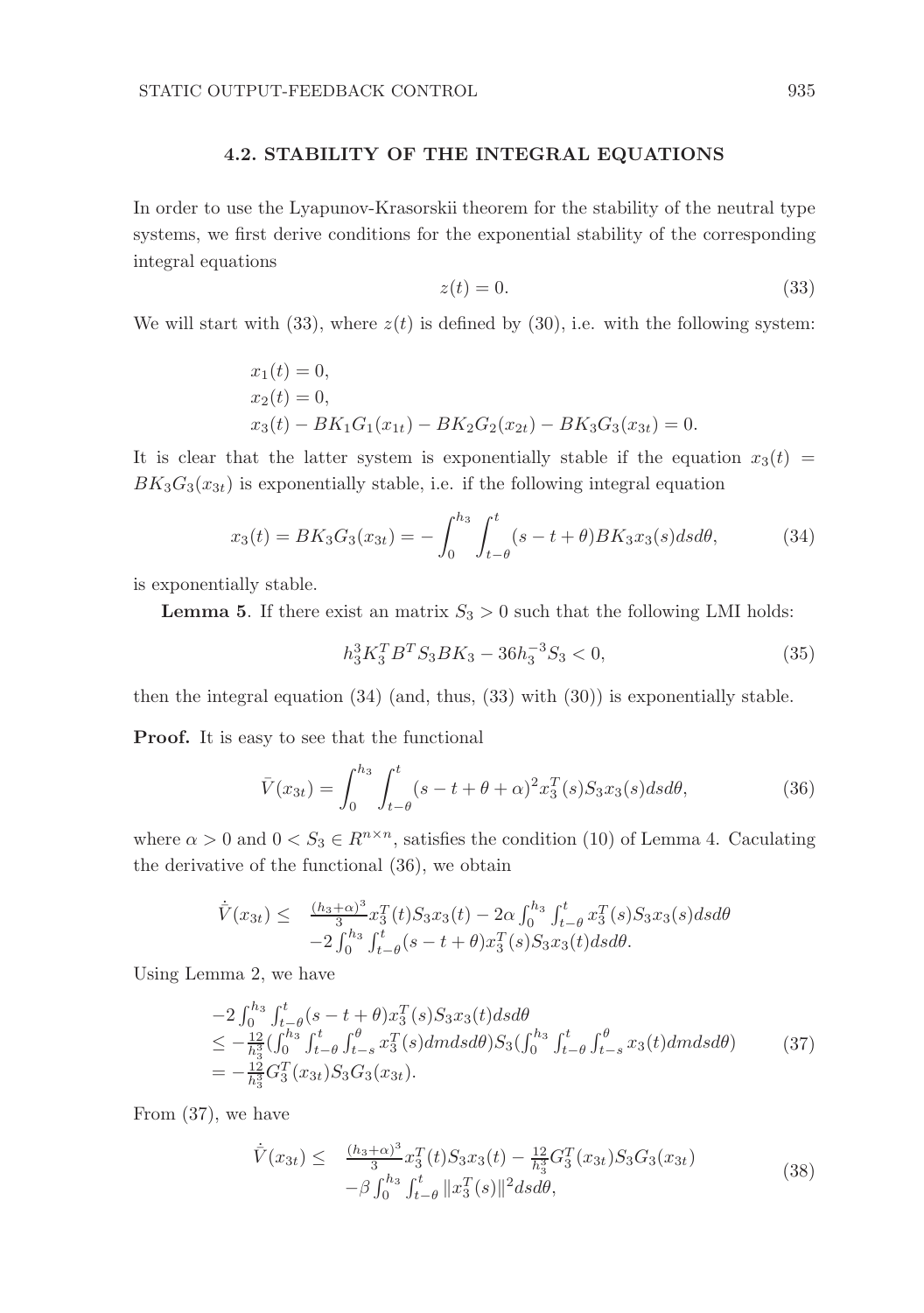where  $\beta = 2\alpha \lambda_{min}(S_3) > 0$ . Here,  $\lambda_{min}(S_3)$  is the minimal eigenvalue of  $S_3$ . Substituting  $x_3(t) = BK_3G_3(x_{3t})$  into (38), we obtain

$$
\dot{\overline{V}}(x_{3t}) \leq G_3^T(x_{3t}) \left[\frac{(h_3 + \alpha)^3}{3} K_3^T B^T S_3 B K_3 - \frac{12}{h_3^3} S_3 \right] G_3(x_{3t}) \n- \beta \int_0^{h_3} \int_{t-\theta}^t \|x_3^T(s)\|^2 ds d\theta.
$$

So, if

$$
\frac{(h_3+\alpha)^3}{3}K_3^T B^T S_3 B K_3 - \frac{12}{h_3^3} S_3 < 0,\tag{39}
$$

then the functional  $(36)$  satisfies also the condition  $(11)$  of Lemma 4 and therefore (34) is exponentially stable. It is easy to see that if (35) holds then (39) holds with a  $\Box$ small enough  $\alpha > 0$ . This completes the proof of the Lemma 5.

Consider next (33), where  $z(t)$  is defined by (32), i.e. the following system :

$$
x_1(t) = 0,
$$
  
\n
$$
x_2(t) = 0,
$$
  
\n
$$
x_3(t) - BK_1G_1(x_{3t}) - BK_2G_2(x_{3t}) - BK_3G_3(x_{3t}) = 0.
$$

In this case, the stability of (33) is reduced to the stability of the integral equation with three delay

$$
x_3(t) = -\sum_{i=1}^3 \int_0^{h_i} \int_{t-\theta}^t (s - t + \theta) BK_i x_3(s) ds.
$$
 (40)

We immediately arrive at the following result.

**Lemma 6.** If there exist some positive definite  $n \times n$ -matrices  $S_1, S_2, S_3$  such that the following LMIs holds:

$$
\bar{B}^T (h_1^3 S_1 + h_2^3 S_2 + h_3^3 S_3) \bar{B} - \bar{S} < 0,\tag{41}
$$

where  $\bar{B} = (BK_1, BK_2, BK_3), \bar{S} = diag\{36h_1^{-3}S_1, 36h_2^{-3}S_2, 36h_3^{-3}S_3\},\$ then the integral equation  $(40)($ and thus  $(33)$  with notation  $(32))$ is exponentially stable.

## 4.3. STABILITY OF SYSTEM (3): CONSTANT DELAYS

Consider the neutral type system (29), (30) where the matrix  $\bar{D}_1$  is Hurwitz.

**Theorem 2.** *Given*  $K_i \in R^{k \times n}$   $(i = 1, 2, 3)$  *and constant know delays*  $h_1 \geq 0, h_2 > 0$ and  $h_3 > 0$  such that  $\bar{D}_1$  defined by (6) is Hurwitz, if there exist positive definite *matrices*  $S_3 \in R^{n \times n}, R_1, R_2, R_3 \in R^{k \times k}$  *and*  $P \in R^{3n \times 3n}$  *such that* (35) *and the*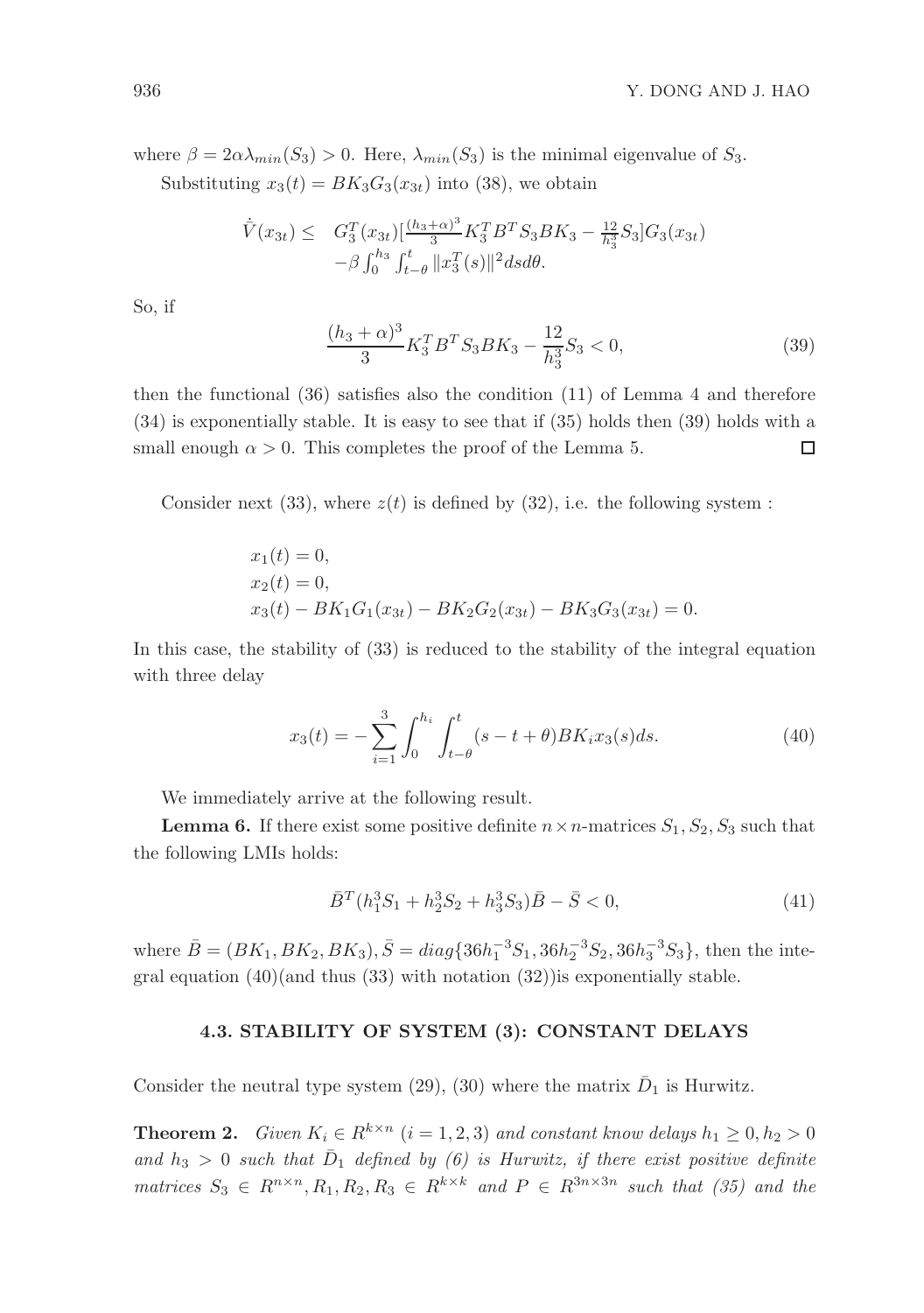*following LMI hold:*

$$
\Psi_1 = \begin{bmatrix} \Phi_1 & \Phi & \Phi & \Phi \\ * & -R_1 & 0 & 0 \\ * & * & -4R_2 & 0 \\ * & * & * & -12R_3 \end{bmatrix} < 0, \tag{42}
$$

*where*

$$
\Phi = \bar{D}_1^T P \left( 0 \quad 0 \quad B^T \right)^T,
$$
  
\n
$$
\Phi_1 = \bar{D}_1^T P + P \bar{D}_1 + diag\{h_1^2 K_1^T R K_1, h_2^4 K_2^T R K_2, \frac{h_3^6}{3} K_3^T R K_3\},
$$
\n(43)

*then the system (3) is asymptotically stable.*

Proof. Via the condition (35) the integral equation (34) is exponentially stable.

Differentiating  $V_1(x_t) = z^T(t)Pz(t), P > 0$ , along (29),(30) and using notion (43), we have

$$
\dot{V}_1(x_t) = 2x^T(t)P\bar{D}_1x(t) - 2\sum_{i=1}^3 G_i^T(x_{it})K_i^T\Phi^T x(t).
$$
\n(44)

In order to compensate  $G_i$ -terms in (44) consider

$$
V_2(x_t) = h_1 \int_{t-h_1}^t (s-t+h_1)x_1^T(s)\hat{R}_1x_1(s)ds +h_2^2 \int_{t-h_2}^t (s-t+h_2)^2x_2^T(s)\hat{R}_2x_2(s)ds +h_3^3 \int_0^{h_3} \int_{t-\theta}^t (s-t+\theta)^2x_3^T(s)\hat{R}_3x_3(s)dsd\theta,
$$
 (45)

where  $\hat{R}_i = K_i^T R_i K_i, i = 1, 2, 3.$ 

We have

$$
\dot{V}_2(x_t) \le h_1^2 x_1^T(t)\hat{R}_1 x_1(t) - h_1 \int_{t-h_1}^t x_1^T(s)\hat{R}_1 x_1(s)ds \n+ h_2^4 x_2^T(t)\hat{R}_2 x_2(t) - 2h_2^2 \int_{t-h_2}^t (s-t+h_2) x_2^T(s)\hat{R}_2 x_2(s)ds \n+ \frac{h_3^6}{3} x_3^T(t)\hat{R}_3 x_3(t) - 2h_3^3 \int_0^{h_3} \int_{t-\theta}^t (s-t+\theta) x_3^T(s)\hat{R}_3 x_3(s)ds d\theta.
$$
\n(46)

Taking into account the representations (26), (24), (28) for  $G_1(x_{1t})$ ,  $G_2(x_{2t}), G_3(x_{3t})$  and applying Lemma 2, similarly to (37), we have

$$
-2h_3^3 \int_0^{h_3} \int_{t-\theta}^t (s-t+\theta)x_3^T(s)\hat{R}_3x_3(s)dsd\theta \le -12G_3^T(x_{3t})\hat{R}_3G_3(x_{3t}),\tag{47}
$$

$$
-2h_2^2 \int_{t-h_2}^t (s-t+h_2)x_2^T(s)\hat{R}_2x_2(s)ds \le -4G_2^T(x_{2t})\hat{R}_2G_2(x_{2t}).
$$
 (48)

From  $(46)-(48)$ , it follows that

$$
\dot{V}_2(x_t) \le h_1^2 x_1^T(t)\hat{R}_1 x_1(t) + h_2^4 x_2^T(t)\hat{R}_2 x_2(t) + \frac{h_3^6}{3} x_3^T(t)\hat{R}_3 x_3(t) \n-G_1^T(x_{1t})\hat{R}_1 G_1(x_{1t}) - 4G_2^T(x_{2t})\hat{R}_2 G_2(x_{2t}) - 12G_3^T(x_{3t})\hat{R}_3 G_3(x_{3t}).
$$
\n(49)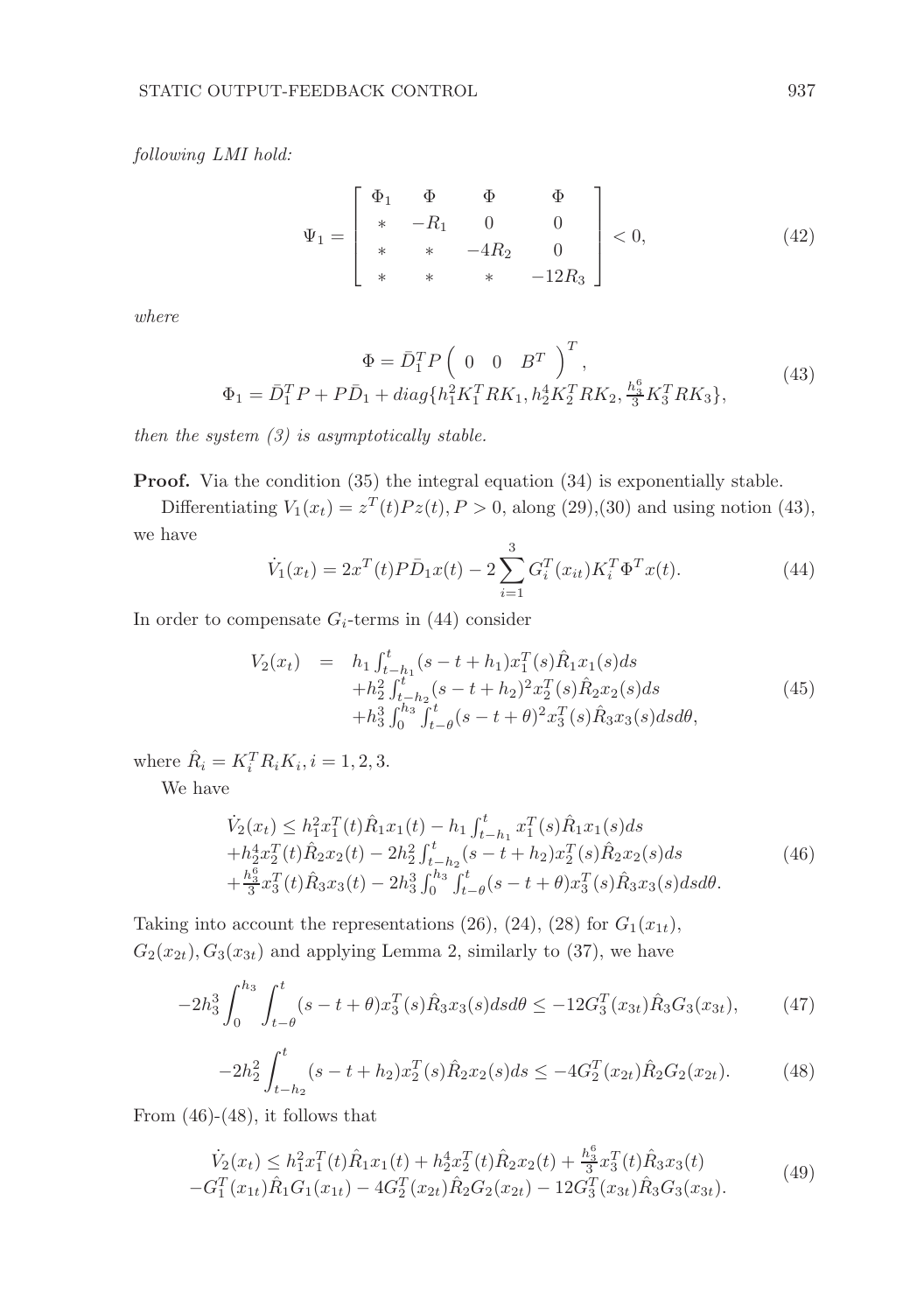Denote  $\eta(t) = [x^T(t), -(K_1G_1(t, x_{1t}))^T, -(K_2G_2(t, x_{2t}))^T,$  $-(K_3G_3(t, x_{3t}))^T]^T$ . Then for the Lyapunov-Krasovskii functional

$$
V(x_t) = V_1(x_t) + V_2(x_t)
$$

from  $(42)$ ,  $(44)$  and  $(49)$ , we obtain

$$
\dot{V}(x_t) \le 2x^T(t)P\bar{D}_1x(t) - 2\sum_{i=1}^3 x^T(t)\Phi K_i G_i(x_{it})
$$
\n
$$
+h_2^4 x_2^T(t)\hat{R}_2 x_2(t) + \frac{h_3^6}{3} x_3^T(t)\hat{R}_3 x_3(t) - G_1^T(x_{1t})\hat{R}_1 G_1(x_{1t})
$$
\n
$$
-4G_2^T(x_{2t})\hat{R}_2 G_2(x_{2t}) - 12G_3^T(x_{3t})\hat{R}_3 G_1(x_{3t}) + h_1^2 x_1^T(t)\hat{R}_1 x_1(t)
$$
\n
$$
= \eta^T(t)\Psi_1 \eta(t)
$$
\n
$$
\le -c||x(t)||^2,
$$
\n(50)

for some  $c > 0$ . The latter inequality guarantees asymptotic stability of the neutral type system  $(29)$ ,  $(30)(and, thus, of (3))$  with the asymptotically stable integral equation. This completes the proof of the Theorem 2.  $\Box$ 

**Theorem 3.** *Given*  $K_i \in R^{k \times n}$ ,  $(i = 1, 2, 3)$  *and constant known delays*  $h_1 \geq 0$  *and*  $h_2 > 0, h_3 > 0$  *such that*  $D_2$  *defined by (32) is Hurwitz. The system (3) is asymptotically stable, if there exist positive definite matrices*  $S_1, S_2, S_3 \in \mathbb{R}^{n \times n}, R_1, R_2, R_3 \in$  $R^{k \times k}$  *and*  $P \in R^{3n \times 3n}$  *such that* (41)*and the following LMI hold:* 

$$
\Psi_2 = \begin{bmatrix} \Phi_2 & \bar{\Phi} & \bar{\Phi} & \bar{\Phi} \\ * & -12R_1 & 0 & 0 \\ * & * & -12R_2 & 0 \\ * & * & * & -12R_3 \end{bmatrix} < 0, \tag{51}
$$

*where*

$$
\bar{\Phi} = D_2^T P \left( 0 \quad 0 \quad B^T \right)^T,
$$
  
\n
$$
\Phi_2 = D_2^T P + P D_2 + diag\{0, 0, \sum_{i=1}^3 \frac{h_3^6}{3} K_i^T R_i K_i \}.
$$
\n(52)

Proof. Consider the following Lyapunov functional:

$$
V(x_t) = \sum_{i=1}^{3} h_i^3 \int_0^{h_i} \int_{t-\theta}^t (s - t + \theta)^2 x_3^T(s) K_i^T R_i K_i x_3(t) ds d\theta + z^T(t) P z(t),
$$
\n(53)

where  $0 < P \in R^{3n \times 3n}$ ,  $0 < R_i \in R^{k \times k}$   $(i = 1, 2, 3)$ . Along the trajectories of system  $(31)$ , the time derivative of  $V(x_t)$  can be obtained

$$
\dot{V}(x_t) \leq -\sum_{i=1}^3 G_i^T(x_3 t) K_i^T \left( 0 \quad 0 \quad B^T \right) (PD_2 + D_2^T P) x(t) \n+ x^T(t) (PD_2 + D_2^T P) x(t) + \sum_{i=1}^3 \left[ \frac{h_i^6}{3} x_3^T(t) K_i^T R_i K_i x_3(t) - 2h_i^3 \int_0^{h_i} \int_{t-\theta}^t (s-t+\theta) x_3^T(s) K_i^T R_i K_i x_3(s) ds d\theta \right],
$$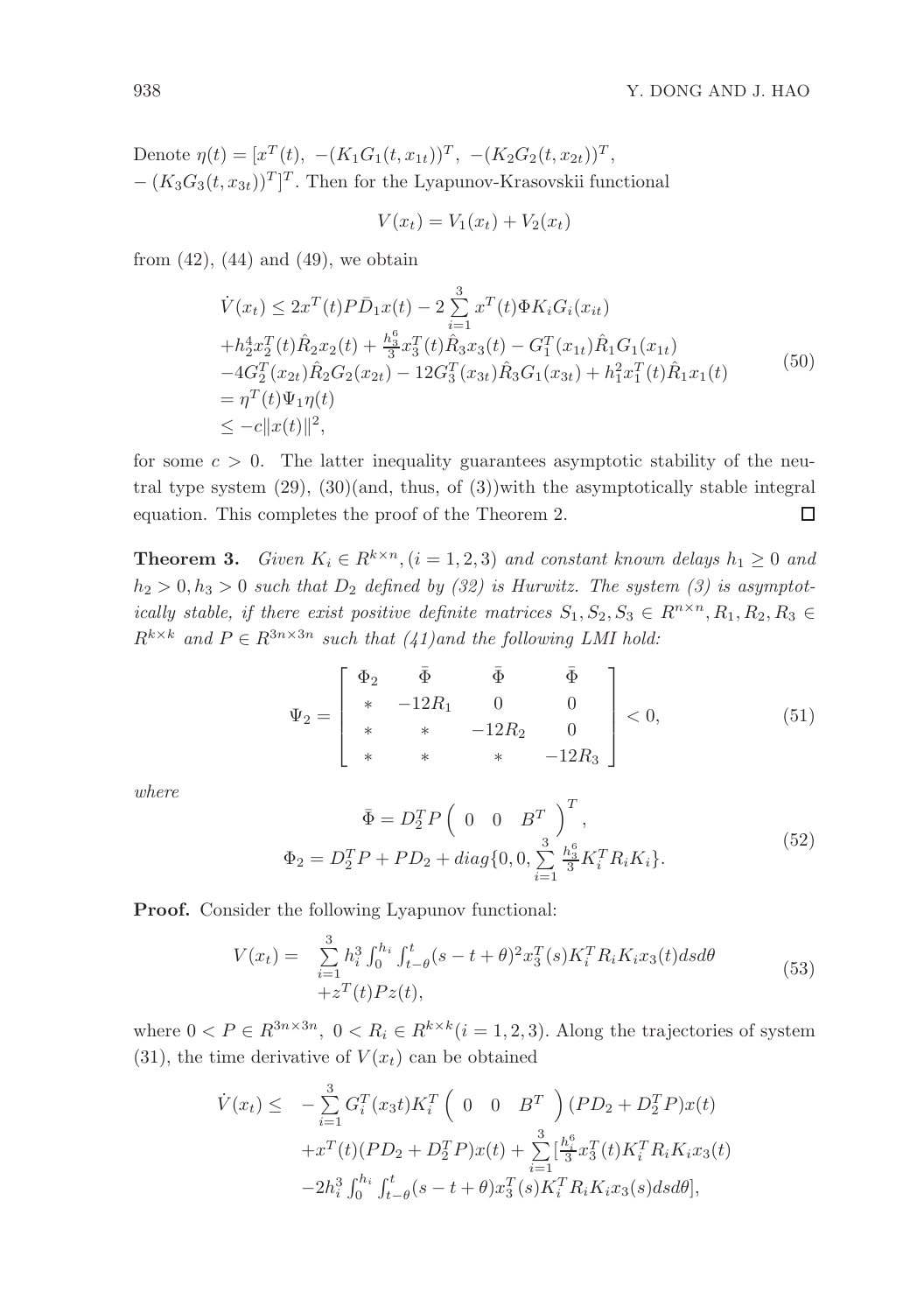then applying Lemma 2 and similarly to (47), we have

$$
-2h_i^3 \int_0^{h_i} \int_{t-\theta}^t (s-t+\theta)x_3^T(s)K_i^T R_i K_i x_3(s) ds d\theta
$$
  
 
$$
\leq -12G_i^T(x_{3t})\hat{R}_i G_i(x_{3t}).
$$
 (54)

Denote

$$
\zeta(t) = [x^T(t), -[K_1G_1(t, x_{3t})]^T, -[K_2G_2(t, x_{3t})]^T, -[K_3G_3(t, x_{3t})]^T]^T
$$

Then we obtain  $\dot{V}(x_t) \leq \zeta^{T}(t)\Psi_2\zeta(t)$ , where  $\Psi_2$  is given by (51). The rest of the proof is similar to the proof of Theorem 2, which is omitted.  $\Box$ 

#### 5. NUMERICAL EXAMPLE

Consider the system

$$
\dot{x}(t) = \begin{bmatrix} 0 & 1 & 0 \\ 0 & 0 & 1 \\ -2 & 0.1 & 0.1 \end{bmatrix} x(t) + \sum_{i=1}^{3} \begin{bmatrix} 0 \\ 0 \\ 1 \end{bmatrix} u(t), \tag{55}
$$

Clearly, (55) cannot be stabilized by a non-delayed feedback  $u(t) = Kx_1(t)$  for any  $K$  because the resulting matrix of the closed-loop system

$$
G = \left[ \begin{array}{rrr} 0 & 1 & 0 \\ 0 & 0 & 1 \\ -2 + K & 0.1 & 0.1 \end{array} \right]
$$

is not Hurwitz. In fact, we have

$$
\varphi(\lambda) = \det(\lambda I - G) = \lambda^3 - 0.1\lambda^2 - 0.1\lambda + (2 - K). \tag{56}
$$

Notice  $\Delta_1 = -0.1 < 0$ . According to Routh-Hurwitz lemma, G is not Hurwitz for any gain K.

In this section, we will provide a numerical example to illustrate the effectiveness and the merits of the obtained results.

**Example 1.** Choose a delay feedback  $u(t) = \sum_{n=1}^{3}$  $\sum_{i=1} K_i x_1(t-h_i)$ , then consider the following system:

$$
\dot{x}(t) = \begin{bmatrix} 0 & 1 & 0 \\ 0 & 0 & 1 \\ -2 & 0.1 & 0.1 \end{bmatrix} \begin{bmatrix} x_1(t) \\ x_2(t) \\ x_3(t) \end{bmatrix} + \sum_{i=1}^3 \begin{bmatrix} 0 \\ 0 \\ 1 \end{bmatrix} K_i x_1(t - h_i), \quad (57)
$$

where  $K_1 = -56.1718, K_2 = 108.8410, K_3 = -50.7693, h_1 = 0.01,$  $h_2 = 0.1105, h_3 = 0.2105.$ 

.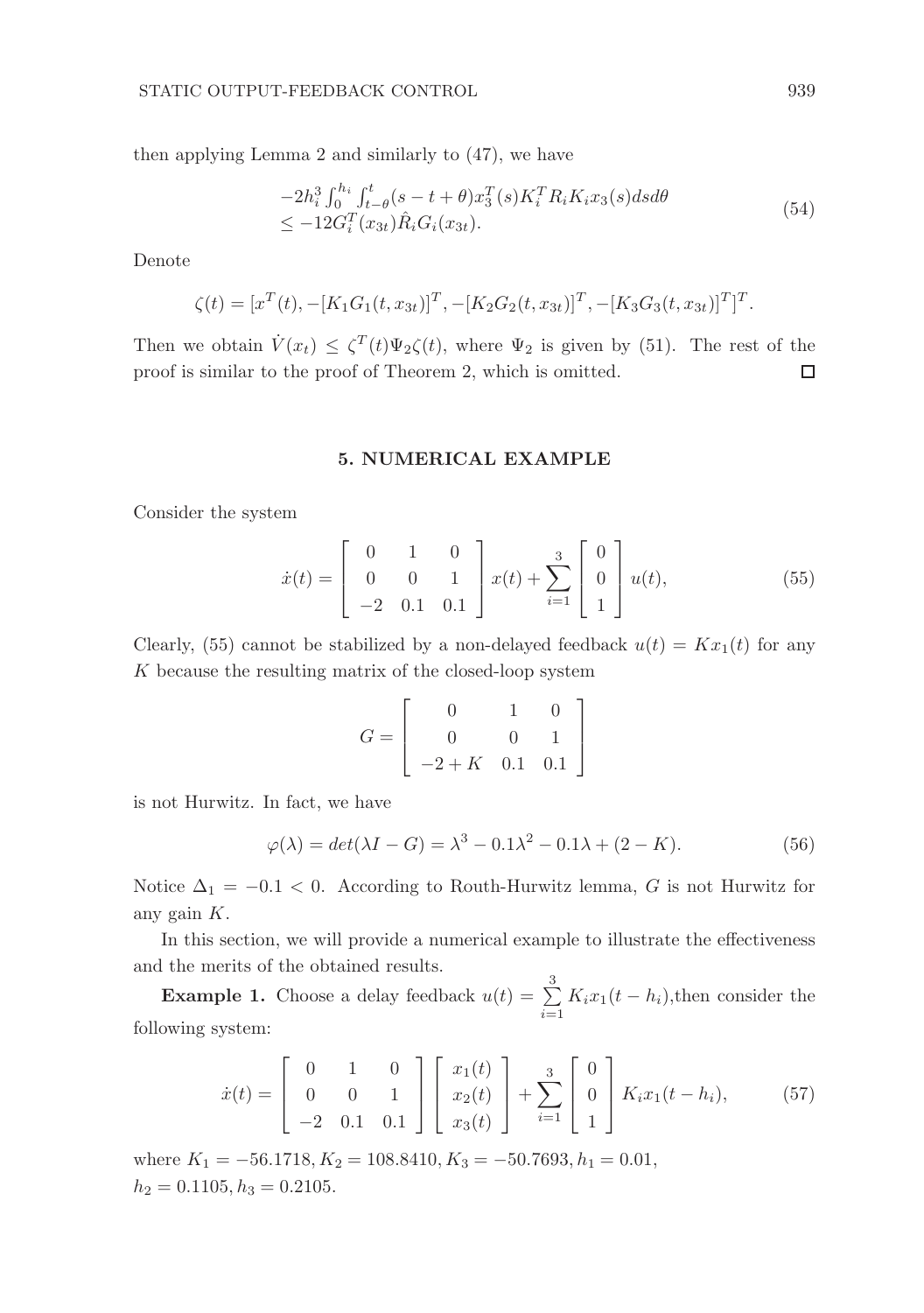

Figure 1: Evolution of system state in example.

Feasible solutions can be obtained by utilizing the MATLAB LMI Toolbox to solve the LMIs given in the Theorem 2, as follow:

$$
P = \begin{bmatrix} 2.7135 & 2.1159 & 2.2227 \\ 2.1159 & 1.8869 & 1.8510 \\ 2.2227 & 1.8510 & 1.9306 \end{bmatrix},
$$
  

$$
R_1 = 1.0004, \quad R_2 = 0.2259, \quad R_3 = 2.8984, S_3 = 0.0523.
$$

Furthermore, the system (57) is asymptotically stable. Simulation of solutions of the system are shown in Fig 1.

# 6. CONCLUSION

In this paper, we investigated the problems of stabilization for a class of the vector third-order systems by output feedback controller with artificial stabilizing delays. Using Writinger's inequality and model transformation methods, we have develop stability criteria to ensure that the closed-loop system is asymptotically stable. The example in last section has demonstrated the effectiveness of the proposed method. The controllers that we designed in this paper are useful to solve many control problems such as networked based control and delay-induced consensus in multi-agent systems.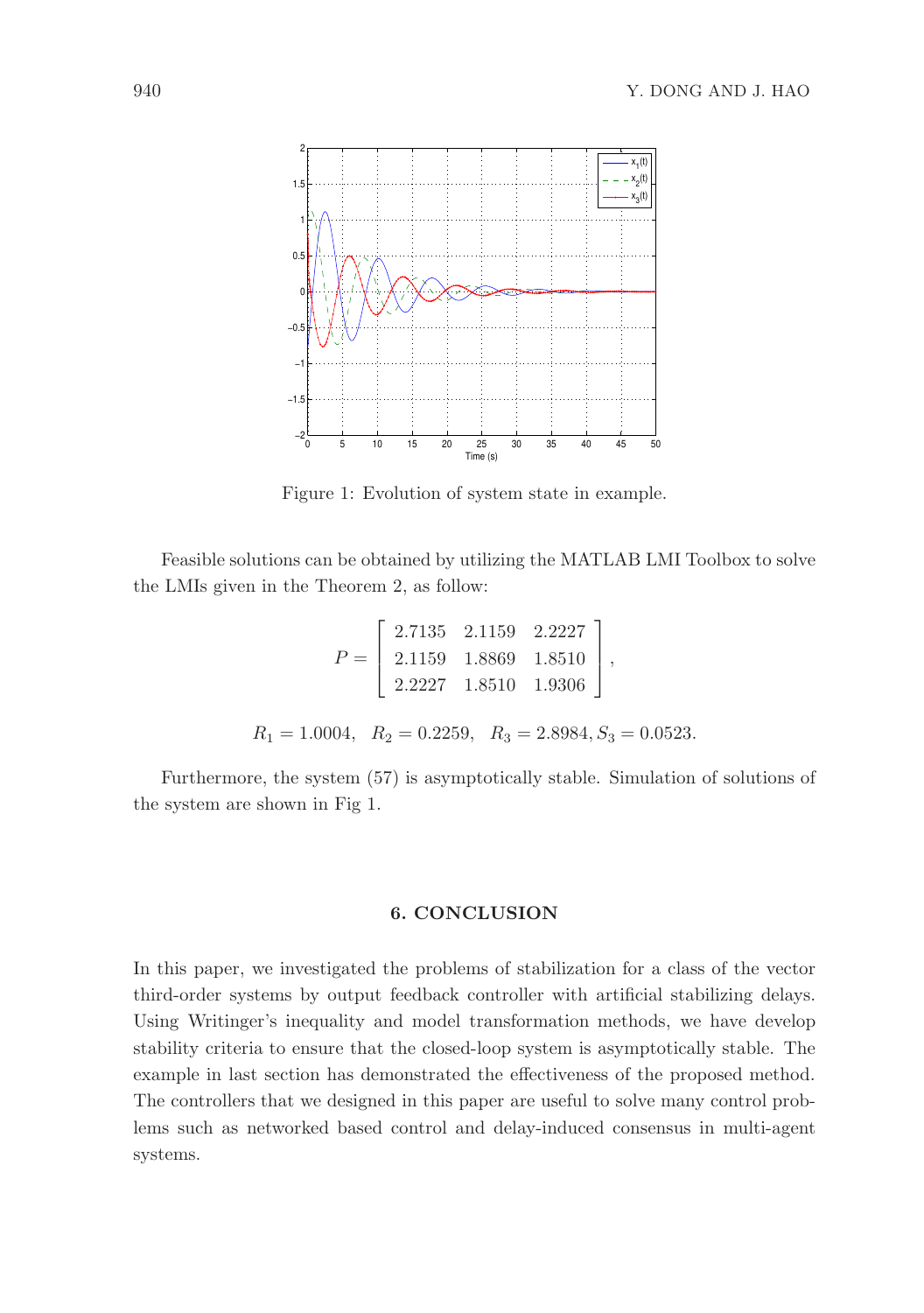#### ACKNOWLEDGMENTS

This work is supported by the Natural Science Foundation of China under Grants 61873186 and 61703307.

#### REFERENCES

- [1] K. Liu, A. Seuret, Y. Q. Xia, Stability analysis of systems with time-varying delays via the second-order BesselCLegendre inequality, *Automatica*, 76 (2017), 138-142.
- [2] J. P. Richard, An overview of some recent advances and open problems*Automatica*, 39 (2008), 1667-1694.
- [3] S. I. Niculescu, W. Michiels, Stabilizing a chain of integrators using multiple delays, *IEEE Transactions on Automatic Control* , 49 (2004), 802-807.
- [4] P. Borne, V. Kolmanovskii, L. Shaikhet, Stabilization of inverted pendulum by control with delay, *Dynamic Systems and Applications,* 9 (2000), 501-514.
- [5] E. Fridman, L. Shaikhet, Delay-induced stability of vector second-order systems via simple Lyapunov functionals, *Automatica*, 74 (2016), 288-296.
- [6] A. Seuret, C. Edwards, S. Spurgeon E. Fridman, Static output feedback sliding mode control design via an artificial stabilizing delay, *IEEE Transactions on Automatic Control*, 54 (2009), 256-265.
- [7] W. Yu, G. Chen, M. Cao, W. Ren, Delay-induced consensus and quasiconsensus in multi-agent dynamical systems, *IEEE Transactions on Circuits and Systems I: Regular Papers*, 60 (2013), 2679-2687.
- [8] W. Zhang, X.-S. Cai Z.-Z. Han, Robust stability criteria for systems with interval time-varying delay and nonlinear perturbations, *Journal of Computational and Applied Mathematics*, 234 (2010), 174-180.
- [9] Y. Dong, T. Li, S. Mei, Exponential stabilization and  $L_2$ -gain for uncertain switched nonlinear systems with interval time-varying delay, *Mathematical Methods in the Applied Sciences*, 39 (2016), 3836-3854.
- [10] Y. Liu, S. M. Lee, O. M. Kwon, J. H. Park, Delay-dependent exponential stability criteria for neural systems with interval time-varying delays and nonlinear perturbations, *Journal of the Franklin Institute*, 350 (2013), 3313-3327.
- [11] P. Borne, V. Kolmanovskii, L. Shaikhet, Stabilization of inverted pendulum by control with delay, *Dynamic Systems and Applications,* 9 (2000), 501-514.